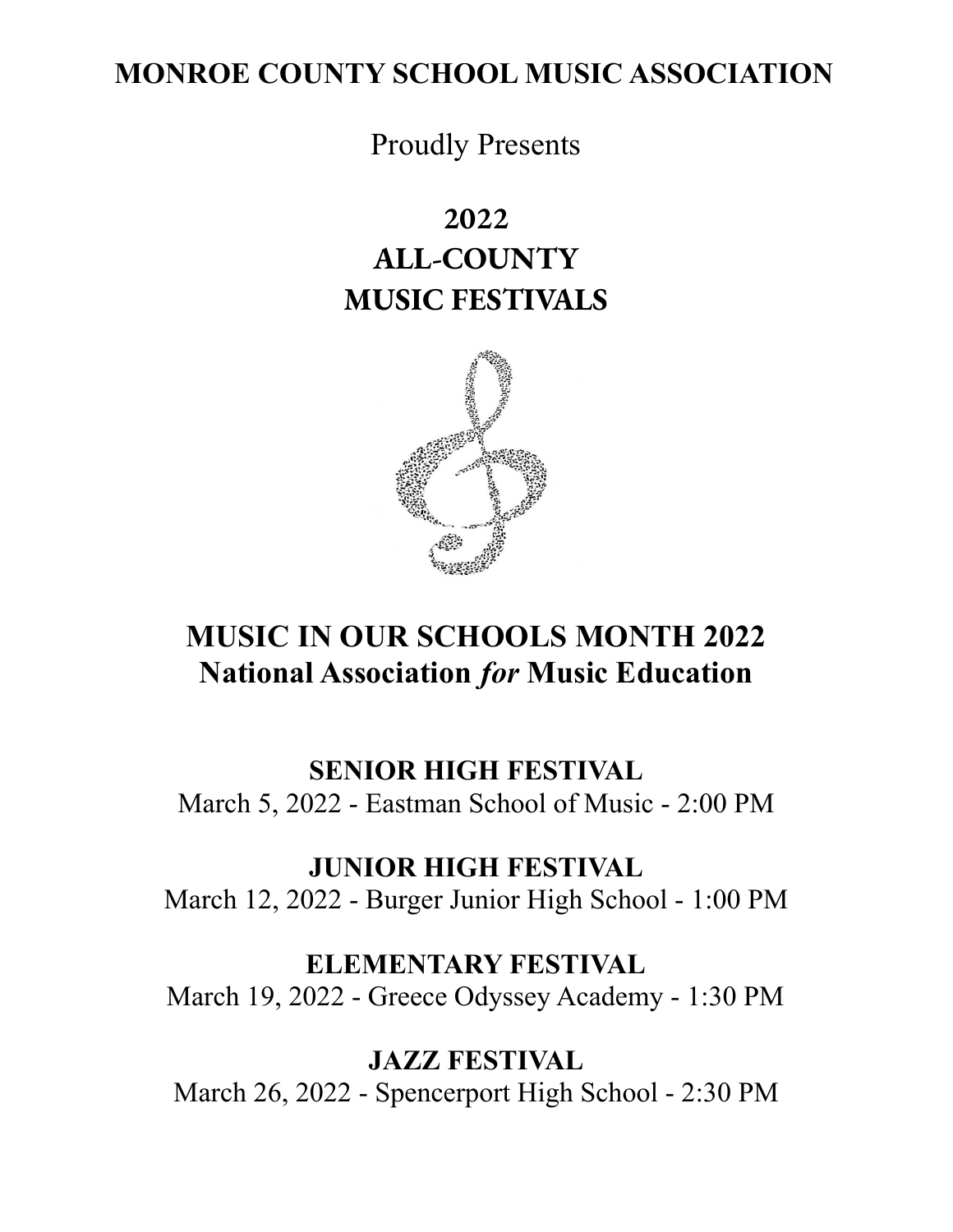# **SENIOR HIGH ALL-COUNTY FESTIVAL**

Kodak Hall at Eastman Theatre, Eastman School of Music March 5, 2022 2:00 PM

## **Greetings**

**Presentation of the Richard Snook Award** *2020 - Jill Hammond 2022 - John Beel*

### **ALL-COUNTY SENIOR HIGH ORCHESTRA** *Dr. Michael E. Ruhling, Conductor* Katrya Cichanowicz, MCSMA SH Orchestra Coordinator

**Mazurka from** *Coppelia* Léo Delibes **The Cowboys - Overture** John Williams **Danse Bacchanale from** *Samson et Dalila* Camille Saint-Saëns

# **ALL-COUNTY SENIOR HIGH BAND**

*Dr. Armand V. Hall II, Conductor* Gabriel Costanzo & Heather Taylor, MCSMA SH Band Coordinators

**Shimmering Sunshine** Kevin Day **Nothing Gold Can Stay** Steven Bryant **Illumination** David Maslanka

**Sea Songs** Ralph Vaughan Williams

# **ALL-COUNTY SENIOR HIGH MIXED CHOIR**

*Penelope Cruz, Conductor Dr. Susan Dantoni, Accompanist* Brian Bohrer, MCSMA SH Choir Coordinator

**Keep Me Fully Glad** Andrea Ramsey **Cantique de Jean Racine** Gabriel Fauré **Lord, Make Me an Instrument** M. Roger Holland **Come to Me, My Love** Norman Dello Joio **Music Down in My Soul b** arr. Moses Hogan

*The Kodak Hall at Eastman Theatre is owned and operated by the Eastman School of Music of the University of Rochester. The use of personal photographic and recording equipment is prohibited.*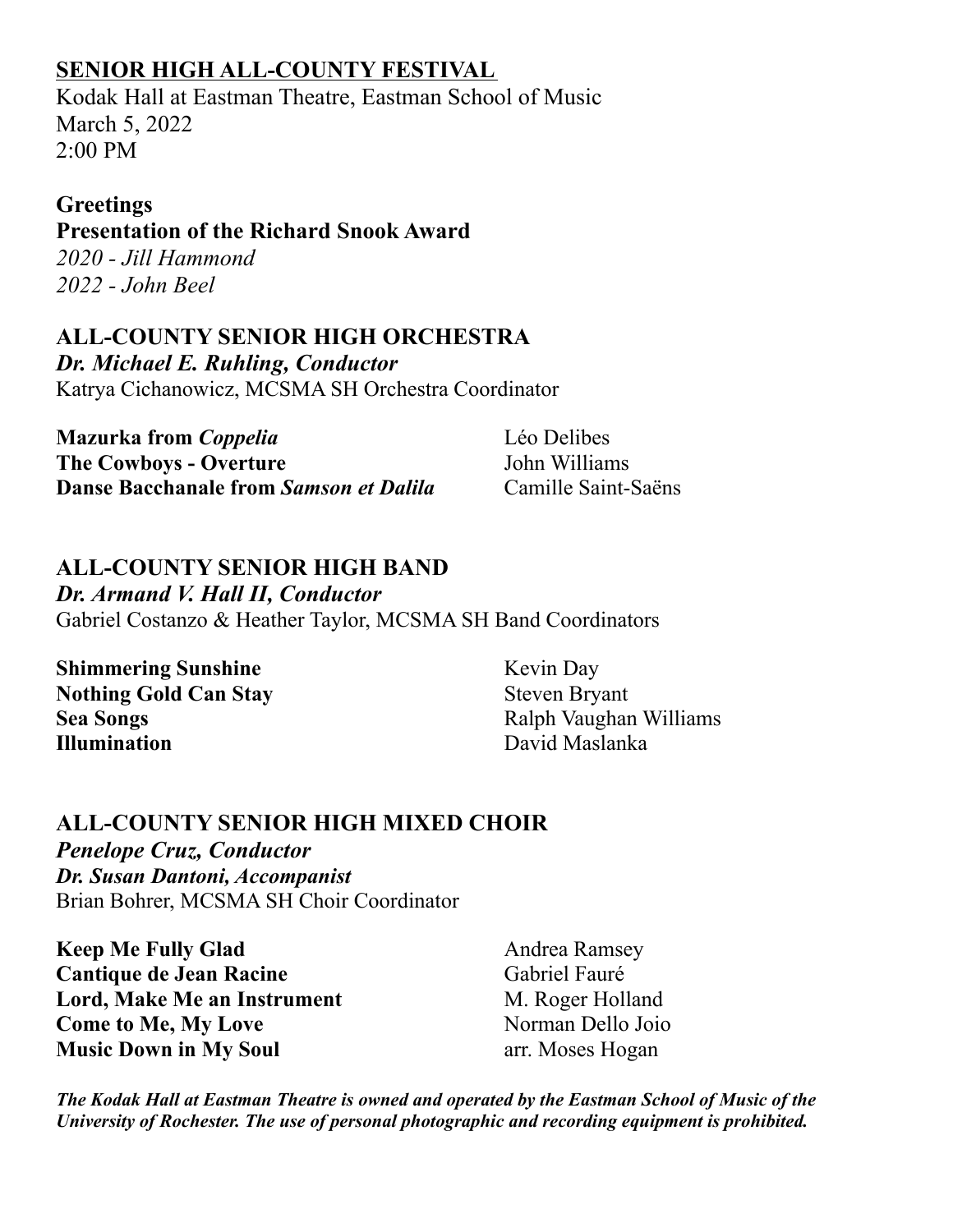## **JUNIOR HIGH ALL-COUNTY FESTIVAL**

Burger Junior High School March 12, 2022 1:00 PM

#### **Greetings**

## **ALL-COUNTY JUNIOR HIGH MIXED CHOIR**

*Christian Bigliani, Conductor*

Julianne Burch & Rachael Sanguinetti, MCSMA JH Choir Coordinators

| <b>Sansa Krona</b>          | arr. Felicia A. B. Sandler              |
|-----------------------------|-----------------------------------------|
| <b>Nine Hundred Miles</b>   | arr. Philip Silvey                      |
| <b>The Cuckoo</b>           | arr. Robert Hugh                        |
| <b>Take Me Home</b>         | Olusola, Maldonado, & Mae, arr. Emerson |
| <b>Music, Lead the Way!</b> | Laura Farnell                           |

## **ALL-COUNTY JUNIOR HIGH BAND**

*Greg Kane, Conductor* Kristy Houston & Kevin Weber, MCSMA JH Band Coordinators

**Blue Ridge Reel** Brian Balmages **The Witching Hour** Randall Standridge **Redemption** Rossano Galante **The Footlifter** Fillmore, arr. Foster

## **ALL-COUNTY JUNIOR HIGH ORCHESTRA**

*Yunn-Shan Ma, Conductor* Jenny Muhl & Nicole Walton, MCSMA JH Orchestra Coordinators

**Symphony No. 8 in G Major** Dvorak, arr. Dackow **John Williams: Three Themes for Strings** Williams, arr. Moss **West Side Story** Bernstein, arr. Moss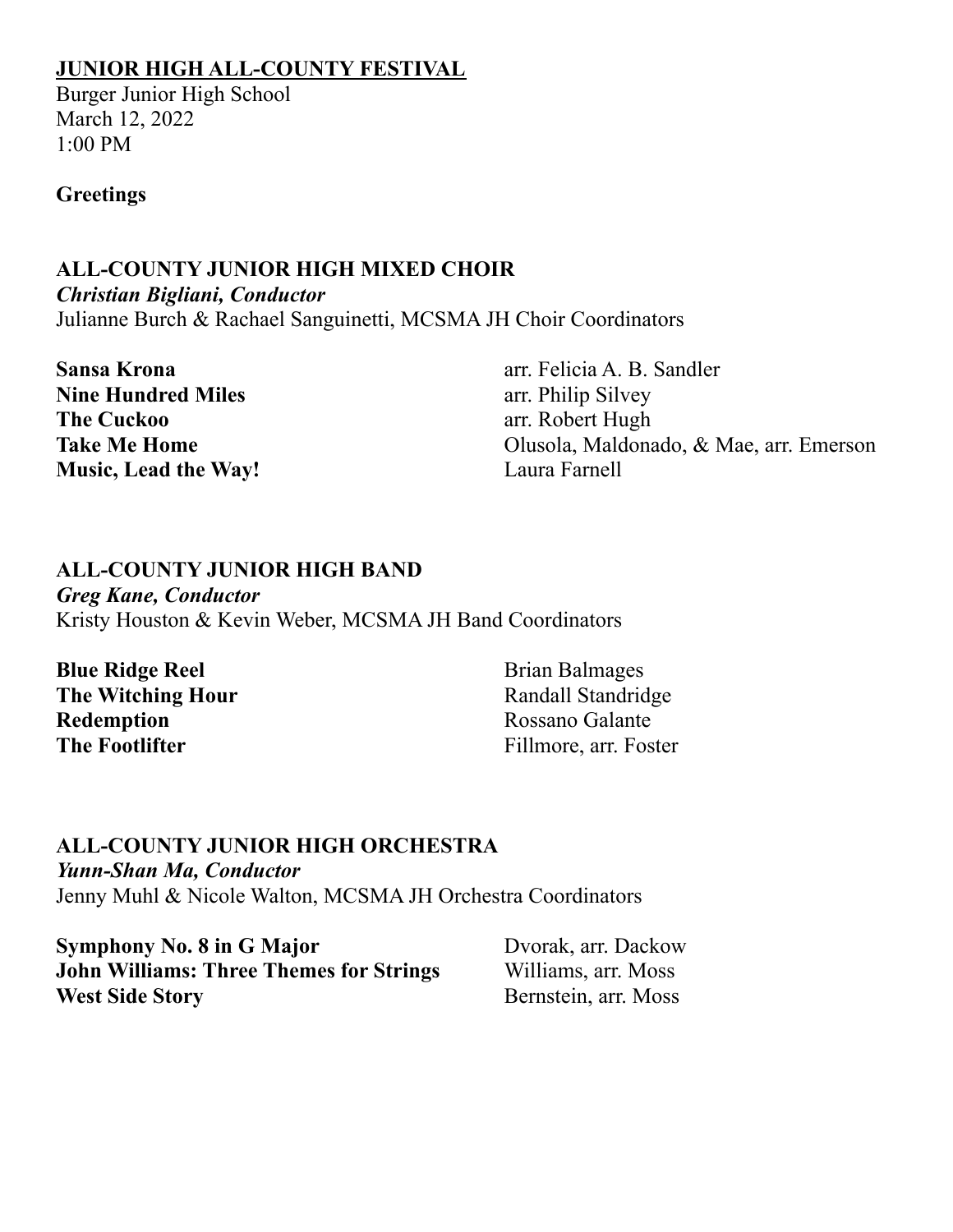### **ELEMENTARY ALL-COUNTY FESTIVAL**

Greece Odyssey Academy March 19, 2022 1:30 PM

#### **Greetings**

#### **ALL-COUNTY ELEMENTARY ORCHESTRA** *Haley Moore, Conductor* Danielle Santoro & Carly Thomas, MCSMA Elem. Orchestra Coordinators

Gargoyles Doug Spata **Jupiter from** *The Planets* Holst, arr. Monday **Crossing Pirates' Cove** Deborah Baker Monday **Fiddles on Fire** Mark Williams

#### **ALL-COUNTY ELEMENTARY BAND**

*Kristina Best, Conductor* Rebecca DeGrave, MCSMA Elem. Band Coordinator

| <b>Excelcia</b> | Larry Clark        |
|-----------------|--------------------|
| Arabian Dream   | Tom Molter         |
| The Bottom Line | Mark Williams      |
| Afterburn       | Randall Standridge |

#### **ALL-COUNTY ELEMENTARY CHOIR** *Emily Phillips, Conductor Evelyn Wing-Yan Lam, Accompanist* Lisa Lancia & Erin Sabourin, MCSMA Elem. Choir Coordinators

**Hine Ma Tov Allan Naplan The Swing** Mary Lynn Lightfoot **Two Stevenson Songs** Dave and Jean Perry

**O Music** Lowell Mason, arr. Doreen Rao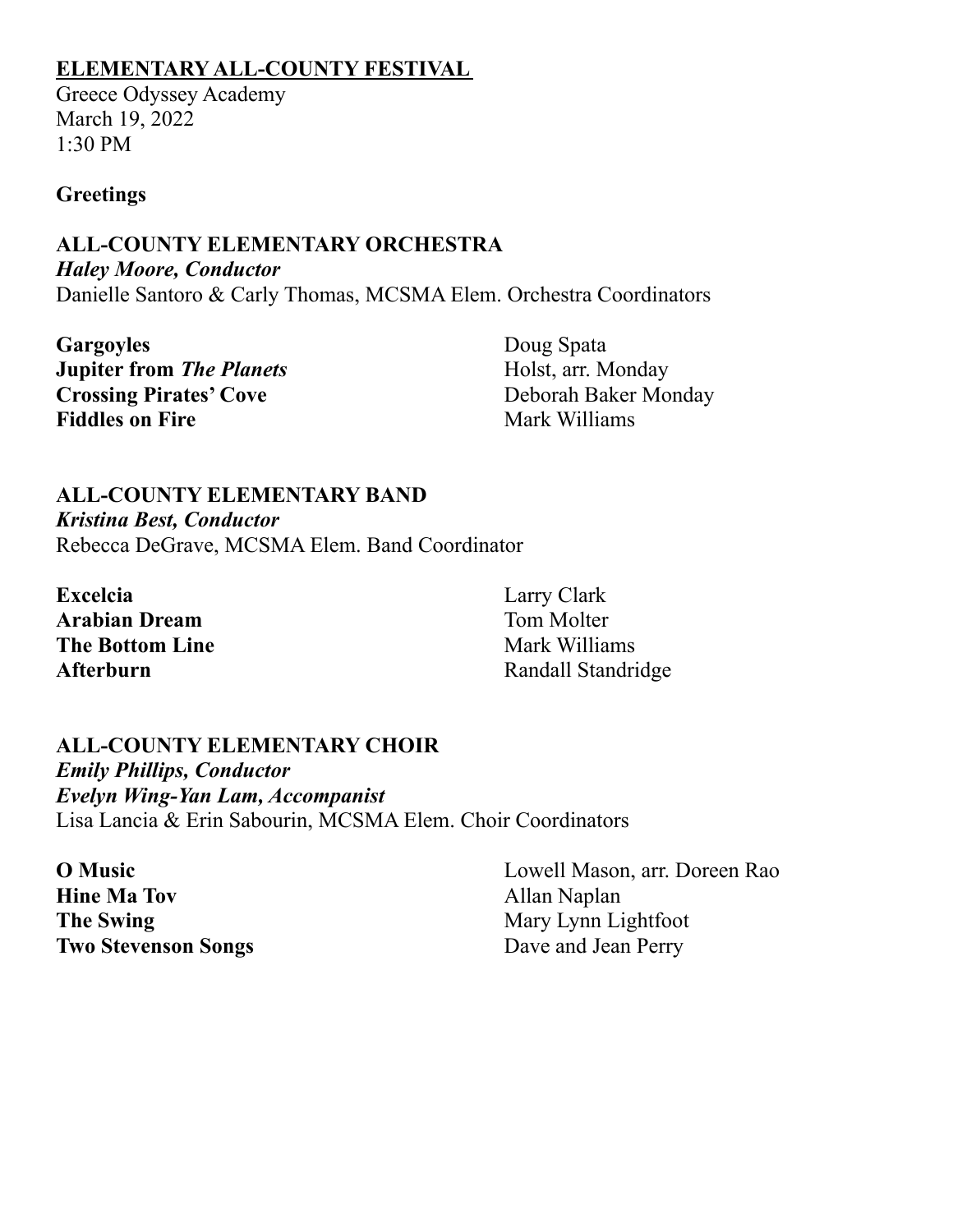### **JAZZ ALL-COUNTY FESTIVAL**

Spencerport High School March 26, 2022  $2:30$  PM

#### **Greetings**

**ALL-COUNTY JUNIOR HIGH JAZZ ENSEMBLE** *Dave Fisk, Conductor* Bryan Bricco, MCSMA Instrumental Jazz Coordinator

| <b>Back to the Basement</b> | <b>Bret Zvacek</b>    |
|-----------------------------|-----------------------|
| <b>Blues by Five</b>        | Davis, arr. Berry     |
| <b>The Jive Samba</b>       | Adderley, arr. Taylor |
| <b>Mercy, Mercy, Mercy</b>  | Zawinul, arr. Wagoner |

**ALL-COUNTY VOCAL JAZZ** *Dr. José "Peppie" Calvar, Conductor Richard DeLaney, Accompanist* Alan Jones, MCSMA Vocal Jazz Coordinator

**It's You I Like** Rogers, arr. Rutherford **With a Song in My Heart** Rogers, arr. Barduhn **All or Nothing at All** Altman, arr. Shaw

**Take Me Home** Olusola, Maldonado, & Mae, arr. Emerson **Caravan** Ellington & Tyzol, arr. Rutherford

#### **ALL-COUNTY SENIOR HIGH JAZZ ENSEMBLE**

*Steve Frank, Conductor* Bryan Bricco, MCSMA Instrumental Jazz Coordinator

Giddyup! Rick Hirsch **Vine Street Rumble** Benny Carter **Count Bubba** Gordon Goodwin

**Bye Bye Blackbird** Henderson & Dixon, arr. Rivello **Afro-Blue** Coltrane, arr. Mossman